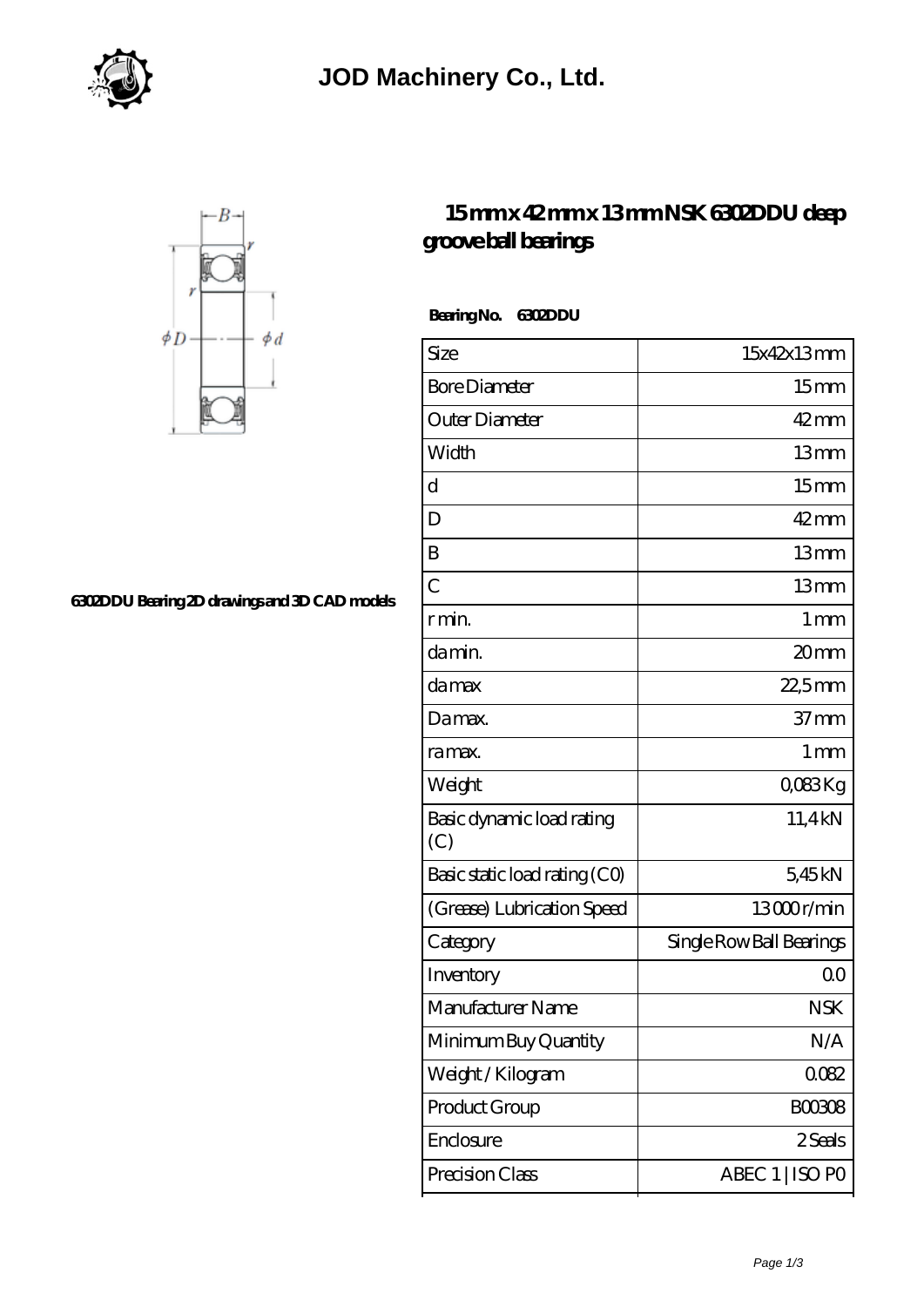

## **[JOD Machinery Co., Ltd.](https://m.virtual-solution.net)**

| Maximum Capacity / Filling<br>Slot | No                                                                                                                                                                                                                             |
|------------------------------------|--------------------------------------------------------------------------------------------------------------------------------------------------------------------------------------------------------------------------------|
| Rolling Element                    | <b>Ball Bearing</b>                                                                                                                                                                                                            |
| Snap Ring                          | No                                                                                                                                                                                                                             |
| <b>Internal Special Features</b>   | No                                                                                                                                                                                                                             |
| Cage Material                      | Steel                                                                                                                                                                                                                          |
| Enclosure Type                     | <b>Contact Seal</b>                                                                                                                                                                                                            |
| Internal Clearance                 | CO-Medium                                                                                                                                                                                                                      |
| Inch - Metric                      | Metric                                                                                                                                                                                                                         |
| Long Description                   | 15MM Bore; 42MM<br>Outside Diameter; 13MM<br>Outer Race Width; 2 Seals;<br>Ball Bearing, ABEC 1   ISO<br>PQ No Filling Slot; No Snap<br>Ring, No Internal Special<br>Features; CO Medium<br>Internal Clearance; Steel<br>Cage; |
| <b>Other Features</b>              | Deep Groove   Rubber Seal                                                                                                                                                                                                      |
| Category                           | Single Row Ball Bearing                                                                                                                                                                                                        |
| <b>UNSPSC</b>                      | 31171504                                                                                                                                                                                                                       |
| Harmonized Tariff Code             | 8482105068                                                                                                                                                                                                                     |
| Noun                               | Bearing                                                                                                                                                                                                                        |
| Keyword String                     | Ball                                                                                                                                                                                                                           |
| Manufacturer URL                   | http://www.nskamericas.co<br>m                                                                                                                                                                                                 |
| Manufacturer Item Number           | <b>6302DDU</b>                                                                                                                                                                                                                 |
| Weight / LBS                       | 0.183                                                                                                                                                                                                                          |
| <b>Bore</b>                        | 0.591 Inch   15 Millimeter                                                                                                                                                                                                     |
| Inner Race Width                   | OInch   OMillimeter                                                                                                                                                                                                            |
| Outer Race Width                   | 0512Inch   13Millimeter                                                                                                                                                                                                        |
| Outside Diameter                   | 1.654 Inch   42 Millimeter                                                                                                                                                                                                     |
| <b>SRI</b>                         | 401                                                                                                                                                                                                                            |
| hidYobi                            | <b>6302DDU</b>                                                                                                                                                                                                                 |
| LangID                             | $\mathbf{I}$                                                                                                                                                                                                                   |
|                                    |                                                                                                                                                                                                                                |